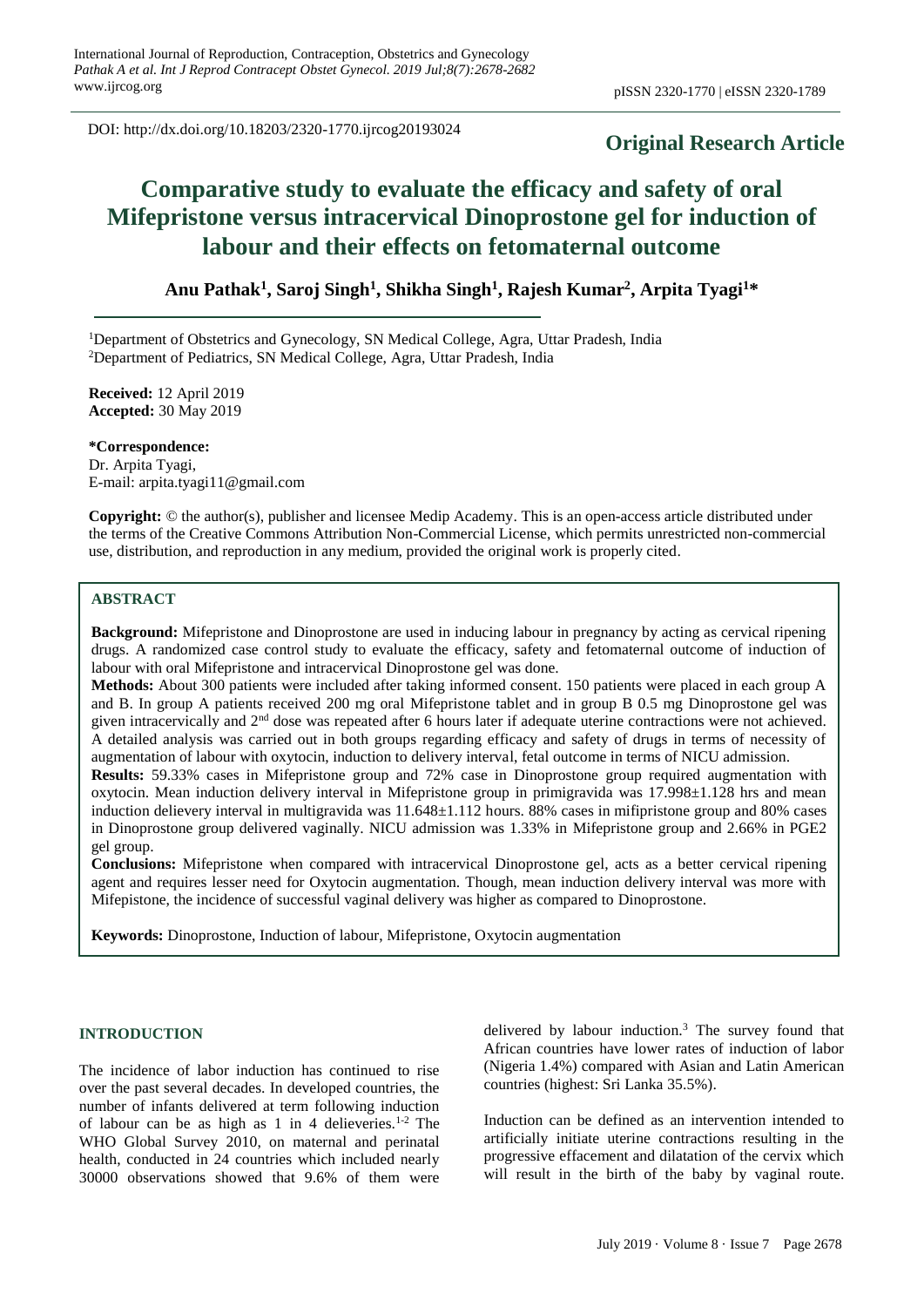Induction is indicated when the benefits for the mother and fetus outweigh those of continuing the pregnancy and to achieve vaginal delivery, thus avoiding an unnecessary caesarean section.<sup>4</sup>

Various methods have been used for induction of labour which includes mechanical (amniotomy, balloon-tipped catheters, and natural and synthetic laminaria) and medical methods (include use of prostaglandins, oxytocin and Mifepristone) but an ideal inducing agent must be safe and easy to administer and acceptable to patient.

Mifepristone or RU- 486, an antiprogesterone is a receptor level antagonist, licensed in U.K. in July 1991. Mifepristone, 19-norsteroid has great affinity for the progesterone receptor and thus blocks the action of progesterone at cellular level. As fall in the level of progesterone, is considered one of the important events in the onset of spontaneous labour, it therefore seems that this drug may be useful in labour induction and moreover it also fulfills quality of an ideal inducing agent.<sup>5</sup>

Mifepristione stimulates the release of prostaglandins (PGF2α). <sup>6</sup> Cervical ripening occurs directly or through the blockage of progesterone receptors. Mifepristone stimulates the release of nitric oxide and the expression of inducible nitric oxide synthase in the cervical cells.<sup>7</sup>

Mifepristone and Dinoprostone are used in inducing labour in pregnancy by acting as cervical ripening drugs. Present study was done to compare and portrait the beneficial effects of both the drugs for induction of labour.

## **METHODS**

A randomized case control study to evaluate the efficacy, safety and fetomaternal outcome of induction of labour with oral Mifepristone and intracervical Dinoprostone gel.

Study population and Place of study- 300 antenatal women attending a North Indian tertiary care hospital. Duration of study: 2 years (July 2016 to July 218).

#### *Inclusion criteria*

Patient giving consent for the study, singleton pregnancy, cases included were of gestational 35-41 weeks and they had normal latest sonography without any complications.

#### *Exclusion criteria*

Multiple pregnancies, scarred uterus, fetal distress, any obstetric cause for contraindication for induction of labour, any medical condition that contraindicates use of Mifepristone (adrenal insufficiency, deranged liver and kidney function tests) and Dinoprostone gel (history of asthma) and patients not giving consent for study.

Selected patients were subjected to detailed history; general, systemic and obstetric examination; Modified Bishop's Scoring; routine antenatal blood investigations, urine microscopy, liver and renal function tests; obstetric ultrasonography; Non stress test and the two groups were made:

Group A- Mifepristone group: Patients received 200 mg oral Mifepristone tablet

Group B- Dinoprostone group: 0.5 mg Dinoprostone gel given intracervically and 2nd dose was repeated after 6 hours later if adequate uterine contractions were not achieved

Oxytocin augmentation in both groups was done whenever required.

A detailed analysis was carried out in both groups regarding efficacy and safety of drugs in terms of

## *Efficacy of drug*

- Improvement in Bishop's score
- Necessity of augmentation of labour with oxytocin
- Induction to delivery interval

## *Safety of drug*

- Fetal outcomes- Apgar score at 1 min and 5 min of birth, need for NICU admissions
- Maternal outcome- any maternal side effect, mode of delivery (normal vaginal/ caesarean), CTG changes
- For monitoring progress of labour: Modified WHO partograph was maintained
- For monitoring fetal condition: continuous CTG monitoring was done

Successful induction was defined as women who entered active labor within 24hours of administration of Mifepristone and Dinoprostone.

Failed induction was defined as women who failed to enter active labor at the end of 24hours of administration of Mifepristone and maximum dose of Dinoprostone gel.

## **RESULTS**

Out of 150 Mifepristone group women, 78 (52%) were primigravida and 82 (48%) were multiparas, whereas out of 150 women in Dinoprostone group 82 (54.66%) were primigravida and 68 (45.34%) were multigravida. The patients were stratified by Bishop Score at entry for further analysis.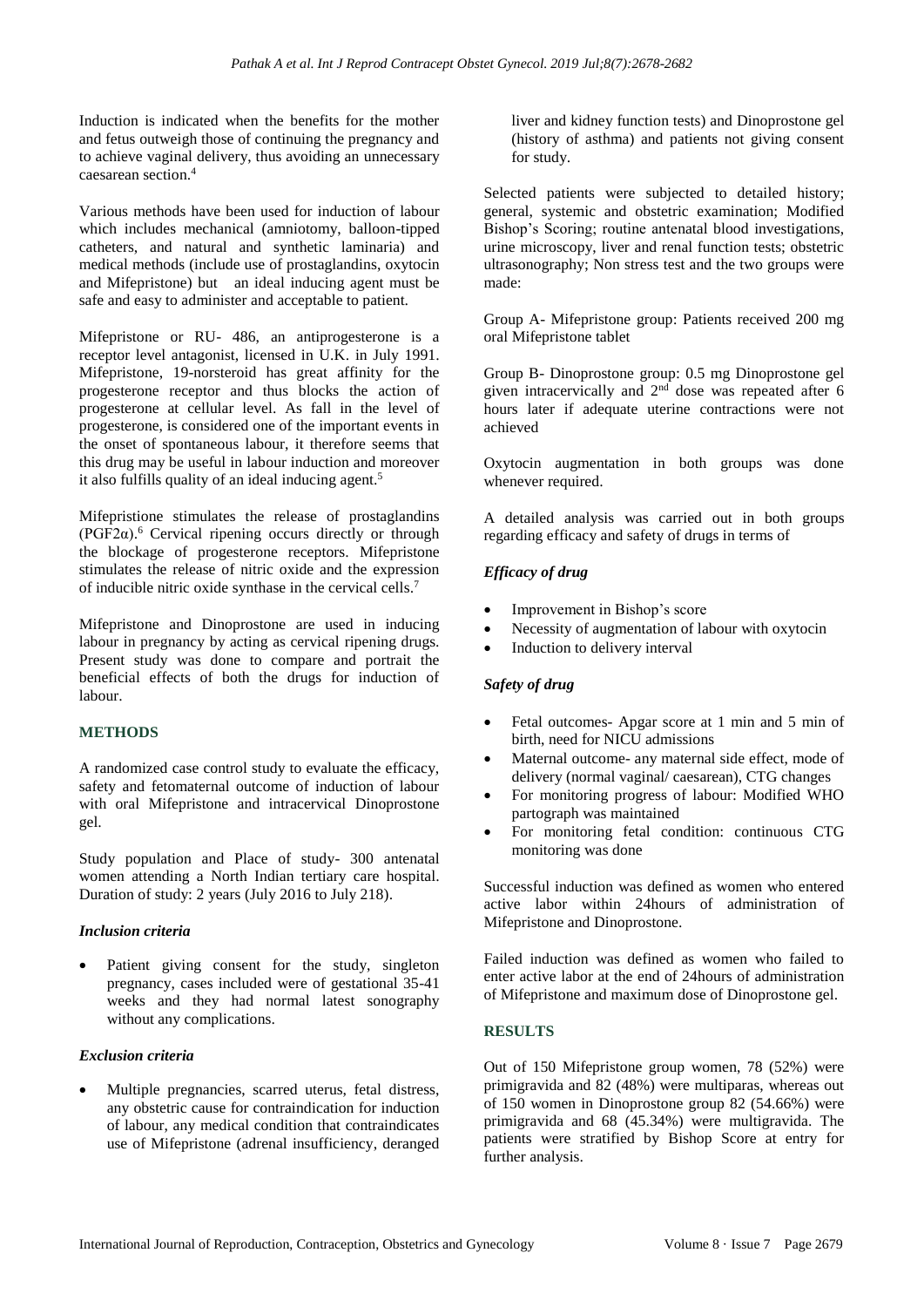| Demographic variables                   | Mifepristone group       | Dinoprostone group p value |                         |
|-----------------------------------------|--------------------------|----------------------------|-------------------------|
| Maternal age in year (Mean $\pm$ 2SD)   | $24.086 \pm 3.327$ years | $24.006 \pm 3.336$ years   | $0.83 \text{ p} > 0.05$ |
| Mean period of gestation (in weeks)     | $38.133 \pm 1.314$ weeks | $38.166 \pm 1.323$ weeks   | $0.82 \text{ p} > 0.05$ |
| Mean Bishop' score at time of admission | $4.747 \pm 1.106$        | $4.686 \pm 1.093$          | $0.63 \text{ p} > 0.05$ |

#### **Table 1: Distribution of cases according to patient's demographic profile.**

## **Table 2: Need for Oxytocin augmentation.**

| Need for oxytocin augmentation | $\blacksquare$ Mifepristone group (Group A) | Dinoprostone group (Group B) |
|--------------------------------|---------------------------------------------|------------------------------|
| Not required                   | 40.66%                                      | 28%                          |
| Required                       | 59.33%                                      | 72%                          |

The mean age in Mifepristone group was 24.086 years and in Dinoprostone group mean age was 24.006 years. The mean period of in Mifepristone group was 38.133 weeks and in Dinoprostone group it was 38.166 weeks. The mean scores were 4.747 in Mifepristone and 4.686 in Dinoprostone group respectively. So patients in both groups were comparable in terms of demographic variables.

59.33% cases in Mifepristone group and 72% case in Dinoprostone group required augmentation with oxytocin.

## **Table 3: Distribution of cases according to induction delivery interval in both groups in primigravida and multigravida.**

| Mean induction        | <b>Mifepristone Group A</b> |                          | Dinoprostone Group B   |                          |
|-----------------------|-----------------------------|--------------------------|------------------------|--------------------------|
| delivery interval (in | Primigravida                | <b>Multigravida</b>      | Primigravida           | <b>Multigravida</b>      |
| hours)                | $17.998 \pm 1.128$ hours    | $11.648 \pm 1.112$ hours | $13.276 \pm 1.216$ hrs | $11.868 \pm 1.106$ hours |

#### **Table 4: Mode of delivery in both groups.**

| Mode of delivery        | <b>Mifepristone Group A</b> | Dinoprostone Group B |
|-------------------------|-----------------------------|----------------------|
| Normal vaginal delivery | 88%                         | 80%                  |
| Caesarean section       | 9.33%                       | 16%                  |
| Instrumental delivery   | 2.67%                       | $4\%$                |

#### **Table 5: Neonatal outcomes in both groups.**

| <b>Outcomes</b>         | <b>Mifepristone Group A</b> | <b>Dinoprostone Group B</b> |
|-------------------------|-----------------------------|-----------------------------|
| <b>Mean Apgar score</b> |                             |                             |
| At $1 \text{ min}$      | $7.10 \pm 1.43$             | $8.20 \pm 1.35$             |
| At $5 \text{ min}$      | $7.68 \pm 0.81$             | $8.60 + 0.68$               |
| NICU admission          | 1.33%                       | 2.66%                       |
| Neonatal mortality      | 0%                          | $0\%$                       |

Mean induction delivery interval in Mifepristone group was 17.998 hours in primigravida and 11.648 hours in multigravida. While induction delivery interval in Dinoprostone group was 13.276 hours in primigravida and 11.868 hours in multigravida.

88% patients in Mifepristone group delivered vaginally, 9.33% had caesarean section due to various reasons. While vaginal delivery rate was 80% in Dinoprostone group and 16% patients had caesarean section.

Mean Apgar score at 5 min in Mifepristone group was 7.68 and 8.60 in Dinoprostone group. NICU admission rate was 1.33% in Mifepristone group and 2.66% in Dinoprostone group. No neonatal mortality was seen in Mifepristone group and Dinoprostone group.

Most common indication for caesarean was 5.33% for non progression of labour in Mifepristone group and fetal distress (9.33%) in Dinoprostone group. (No significant maternal complication was noted in both groups).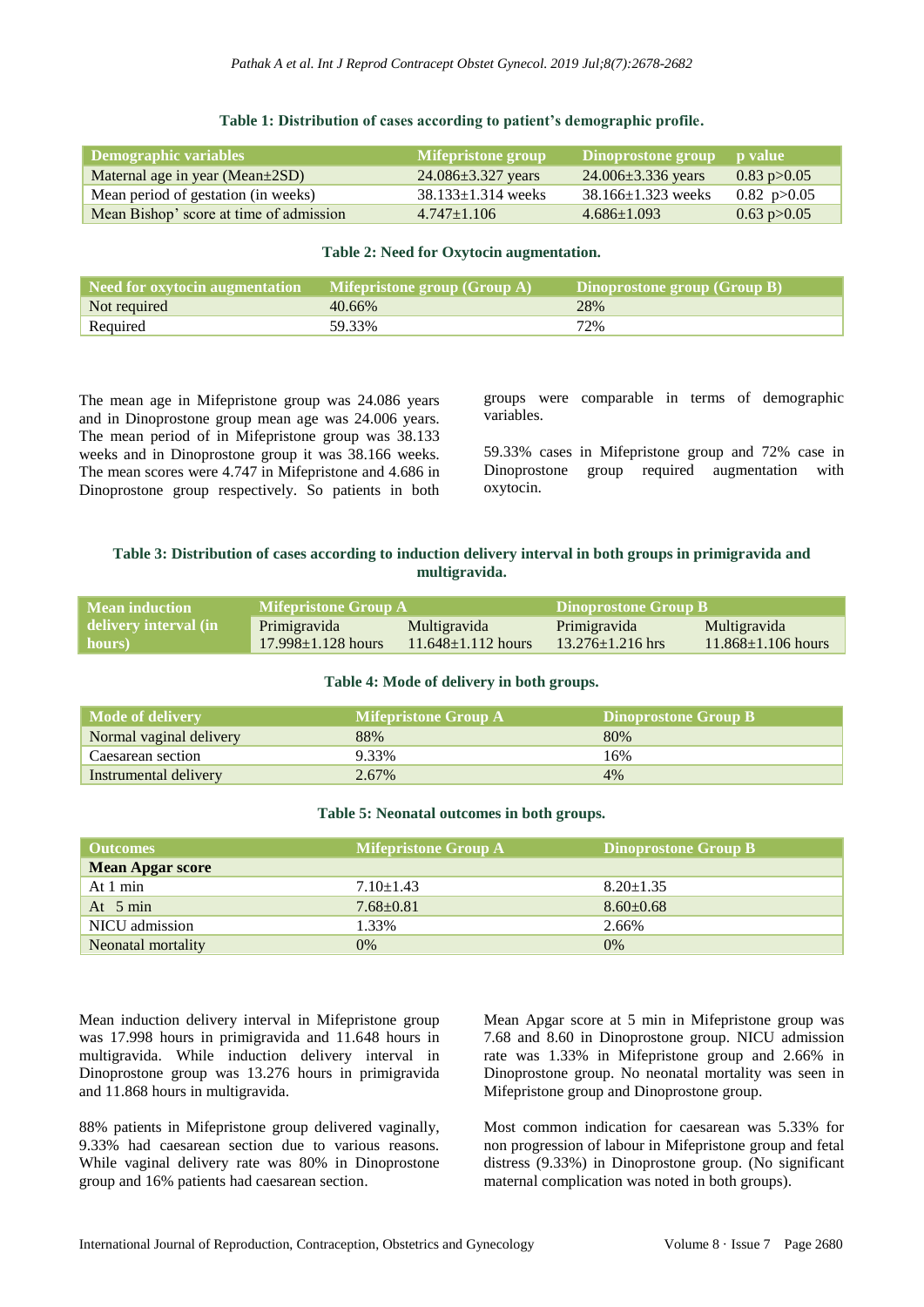#### **Table 6: Maternal outcomes in both groups.**

| <b>Outcomes</b>               | <b>Mifepristone</b> | <b>Dinoprostone</b> |  |
|-------------------------------|---------------------|---------------------|--|
|                               | <b>Group A</b>      | <b>Group B</b>      |  |
| Caesarean section             | 9.33%               |                     |  |
| rates                         |                     | 16%                 |  |
| Indication of caesarean       |                     |                     |  |
| <b>Fetal distress</b>         | 2.66%               | 9.33%               |  |
| <b>NPOL</b>                   | 5.33%               | 4%                  |  |
| Persistant ROP                | 1.33%               | 2.66%               |  |
| <b>Maternal complications</b> |                     |                     |  |
| GI symptoms                   | 0.66%               | 3%                  |  |
| Uterine<br>hyperstimulation   | Nil                 | Nil                 |  |

#### **DISCUSSION**

In this study Table 1 shows that demographic variables like age, parity, period of gestation and Bishop' score at the time of induction was comparable in both groups.

According to Table 2, it was seen that 59.33% cases in Mifepristone group and 72% case in Dinoprostone group required augmentation with oxytocin. This difference was because of different properties of the two agents used. Dinoprostone is having mainly cervical ripening property so it needs oxytocin for augmentation of labour. But on statistically analyzing the data it was found that it was not significant. In the study by Vidya Gaikwad et al, 8 68.1% patients required augmentation of labour and 31.9% did not require augmentation of labour with oxytocin.<sup>8</sup> In study by Sailatha R et al, it was found that requirement of oxytocin on augmentation was less with Mifepristone  $(24%)$  when compared to Dinoprostone  $(38%)$ .<sup>9</sup> Difference was not statistically significant(p value 0.130).

According to Table 3 in this study, the mean induction delivery interval in Mifepristone group in primigravida was 17.998 $\pm$ 1.128 hours and mean induction delivery interval in multigravida was 11.648±1.112 hours which is comparatively less than the the randomized controlled trial conducted by Yelikar et al, in which mean induction delivery interval was  $1907 \pm 368.4$  min.<sup>10</sup> This difference was attributed to difference in mean Bishop's score at the time of induction which was  $4.746 \pm 1.106$  in Mifepristone group in this study and 2.02±0.749 in study by Yelikar et al.

According to Table 4, in this study 88% cases in mifipristone group and 80% cases in Dinoprostone group delivered vaginally and it was consistent with rate of vaginal delivery in studies by Gaikwad V et al, in which 84% cases in Mifepristone group and 56% cases in Dinoprostone group deliverd vaginally. Caesarean rates were less in Mifepristone group.

Table 5 and Table 6 shows comparison of Mifepristone and Dinoprostone on basis of various parameters affecting fetal and maternal outcomes. In this study 2.66% cases in Mifepristone group and 9.33% cases in Dinoprostone group had caesarean section for fetal distress. In study by Gaikwad V et al, 8% cases in Mifepristone group and 10% cases in Dinoprostone group had caesarean section for fetal distress. This shows Mifepristone does not increase risk of fetal distress.

In our study, NICU admission was 1.33% in Mifepristone group and 2.66% in PGE2 gel group. There was no neonatal mortality in both group. In this aspect, our study is consistent with study conducted by Wing DA et al, in which no statistically significant difference in neonatal outcome between Mifepristone treated group and control group.<sup>11</sup> Our study is also comparable with Kanan Yelikar study in which there was no statistically significant difference in perinatal outcomes between two groups. Mean Apgar score at 5 min in Mifepristone group was 8.20 and 8.60 in Dinoprostone group. In the study by Sailatha R et al, mean Apgar score in Mifepristone group and Dinoprostone group at 5 min was 9.04±0.41 and 8.9±0.42 respectively.

## **CONCLUSION**

Mifepristone when compared with intracervical Dinoprostone gel, acts as a better cervical ripening agent and requires lesser need for Oxytocin augmentation. Main advantage of Mifepristone is that it can be given on outpatient basis and the patient is asked to report with initiation of labour. Whereas with Dinoprostone, patient must be hospitalized and skilled person is required for instillation of gel. Though, mean induction delivery interval was more with Mifepistone, the incidence of successful vaginal delivery was higher as compared to Dinoprostone.

Mifepristone and Dinoprostone are comparable in terms of fetomaternal outcome. Mifepristone can be safe alternate to Dinoprostone in induction of labour, especially when prostaglandins are contraindicated. Mifepristone combined with or without oxytocin augmentation is a safe, efficient, economical and convenient inducing agent for initiation of labor in women at term. Thus Mifepristone is a safe and effective labour inducing agent. It can improve the outcome of labour induction in terms of increased vaginal delivery rates with no adverse fetomaternal outcomes. However, further trials with bigger sample size are required.

*Funding: No funding sources*

*Conflict of interest: None declared Ethical approval: The study was approved by the Institutional Ethics Committee*

## **REFERENCES**

1. Caughey AB. Maternal and neonatal outcomes of elective induction of labour. Evid Rep Technol Assess. 2009;176:1-257.